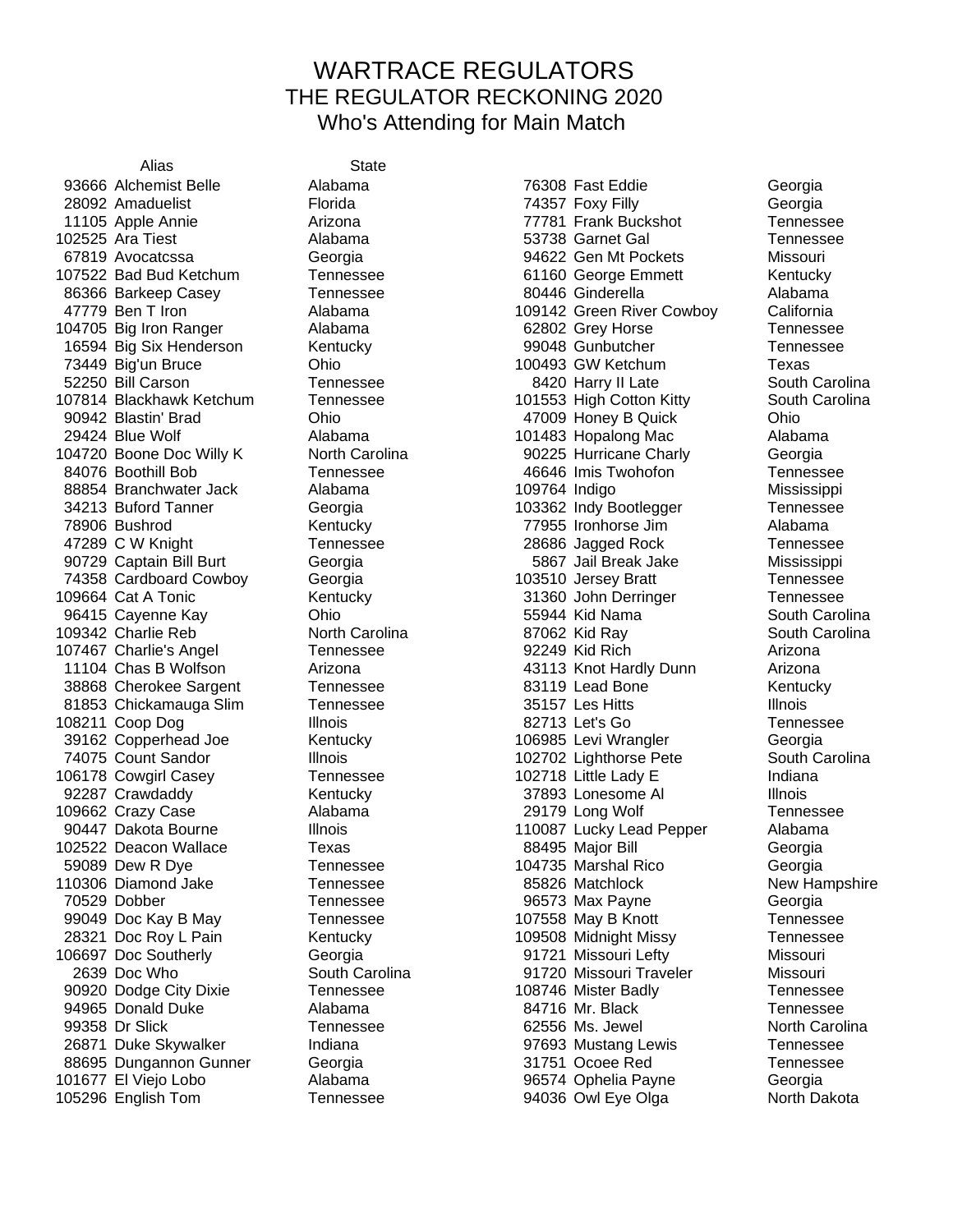## WARTRACE REGULATORS THE REGULATOR RECKONING 2020 Who's Attending for Main Match

Alias State 100942 Palmetto Traveller South Carolina 94321 Uncle Ethan Tennessee 51167 Pine Ridge Jack Illnois 74038 Pinky Buscadero Kentucky 72947 Poncho Tennessee 57438 Purly Georgia 64903 Randy Saint Eagle Tennessee 107296 Ranger Dan Tennessee 90919 Reno Mustang Tennessee 102962 Ricochet Ruthie Tennessee 48552 Ringer Tennessee 105989 River City Bly Alabama 22998 Sandhills Slim North Carolina 96680 Scarlett Darlin' South Carolina 53737 Scrub Oak Willie Tennessee 99699 Sedalia Dave Texas 35882 Sgt. Eli Illnois 107981 Shagbark Steve Tennessee 78511 Shamrock Sadie **Arizona** 93487 Shez A Pistol **Tennessee** 92250 Shirttail Bess Arizona 110290 Sierra Hombre Tennessee 94002 Sixgun Seamus **Ohio** 66959 Slater Tennessee 107464 Slow Jen Georgia 95019 Smart Asterisk Florida 22149 Smokin Iron Ohio 105633 Stagecoach Shell Alabama 101085 Steelshot Scott Alabama 66749 Stroud Indiana 87925 Sue Render South Carolina 49735 Swift Stoney South Carolina 50147 Tennessee Snuffy Tennessee 34723 Tennessee Tombstone Tennessee 103658 Tennessee Williams Tennessee 101293 The Twilight Kid Tennessee 67818 Tick Ridge Georgia 101059 TN Missy **Tennessee** 57419 Tombstone John Tennessee 100317 Toyboy Bandito Tennessee 52426 Trail Bandit South Carolina 108885 Trixie Trickshot Tennessee 70884 Tucker T Fudpucker South Carolina 98311 Two Step Net Georgia 96324 Tyrel Cody Tennessee

15447 Panhandle Ranger and Indiana and the Sea 9268 Wes Outlaw Tennessee 17266 Papa Dave Tennessee 67187 Whiskey Creek Johnson Tennessee 51909 Partner Tennessee Communist Communist Communist Communist Communist Communist Communist Communist Communist Communist Communist Communist Communist Communist Communist Communist Communist Communist Communist Communis 54603 Partner's Partner **Illnois** Illnois **34904 Whiskey Mac** South Carolina 99587 Pe De Tennessee 70760 Wild Cactus Jack Indiana 108967 Picket Tennessee 100784 Willy Joe Tennessee 70063 Pig Iron Lane Georgia 70062 Witch Doctor Georgia 102421 Pilgrim Joe Tennessee 68552 Yazoo City Gal Georgia